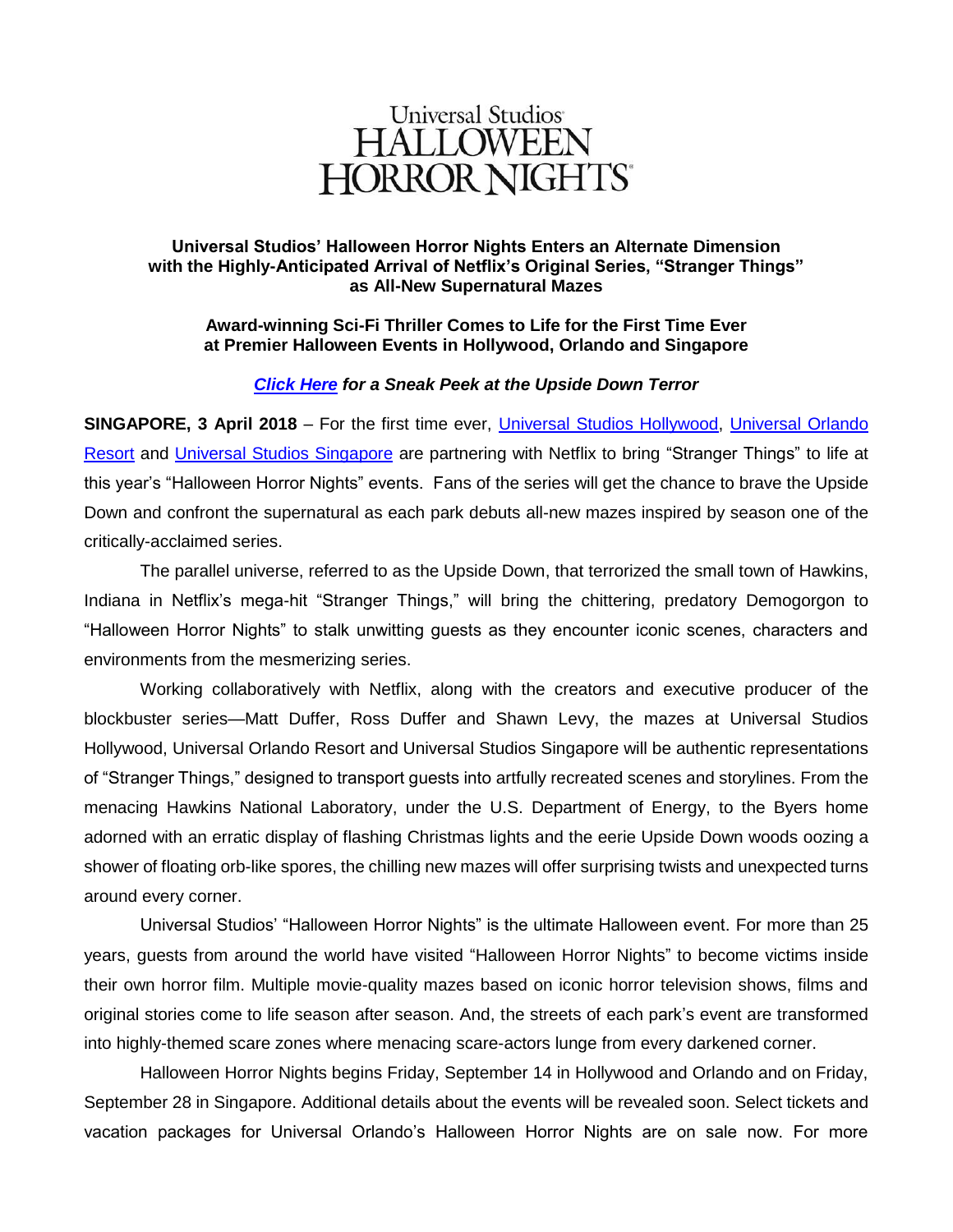information about "Halloween Horror Nights" at Universal Studios Hollywood, Universal Orlando Resort or Universal Studios Singapore, visit [www.HalloweenHorrorNights.com.](http://www.halloweenhorrornights.com/)

### **About Netflix**

[Netflix](https://www.netflix.com/) is the world's leading internet entertainment service with over 117 million members in over 190 countries enjoying more than 140 million hours of TV shows and movies per day, including original series, documentaries and feature films. Members can watch as much as they want, anytime, anywhere, on nearly any internet-connected screen. Members can play, pause and resume watching, all without commercials or commitments.

#### **About Universal Studios Hollywood**

[Universal Studios Hollywood](file:///C:/Users/702425899/AppData/Local/Microsoft/Windows/Temporary%20Internet%20Files/Content.Outlook/OK6MZF12/Universal%20Studios%20Hollywood) is The Entertainment Capital of L.A. and includes a full-day, movie-based theme park and Studio Tour. As a leading global entertainment destination, Universal Studios Hollywood delivers highly themed immersive lands that translate to real-life interpretations of iconic movie and television shows. Recent additions include "The Wizarding World of Harry Potter™" which features a bustling Hogsmeade village and such criticallyacclaimed rides as "Harry Potter and the Forbidden Journey" and "Flight of the Hippogriff™". Other immersive lands include "Despicable Me Minion Mayhem" and "Super Silly Fun Land" as well as "Springfield," hometown of America's favorite TV family, located adjacent to the award-winning "The Simpsons Ride™." and the "The Walking Dead" daytime attraction. The world-renowned Studio Tour is Universal Studios Hollywood's signature attraction, inviting guests behind-the-scenes of the world's biggest and busiest movie and television production studio where they can also experience such authentic thrill rides as "Fast & Furious—Supercharged." Coming in Summer 2018, Universal Studios Hollywood will welcome debut The DreamWorks Theatre featuring the premier attraction, "Kung Fu Panda: The Emperor's Quest." The adjacent Universal CityWalk entertainment, shopping and dining complex also includes the all-new multi-million dollar, redesigned Universal CityWalk Cinema, featuring deluxe recliner seating in screening room quality theatres, and the "5 Towers" state-of-the-art outdoor concert stage.

Updates on "Halloween Horror Nights" at Universal Studios Hollywood are available online at HalloweenHorrorNights.com/Hollywood and on Facebook at: "Halloween Horror Nights – Hollywood," on Instagram at @HorrorNights and Twitter at @HorrorNights as Creative Director John Murdy reveals a running chronicle of exclusive information. Watch videos on Halloween Horror Nights YouTube and join the conversation using #UniversalHHN.

#### **About Universal Orlando Resort**

[Universal Orlando Resort](http://www.halloweenhorrornights.com/orlando/index.html?ref=) is a unique vacation destination that is part of the NBCUniversal Comcast family. For more than 25 years, Universal Orlando has been creating epic vacations for the entire family – incredible experiences that place guests in the heart of powerful stories and adventures.

Universal Orlando's three theme parks, Universal Studios Florida, Universal's Islands of Adventure and Universal's Volcano Bay, are home to some of the world's most exciting and innovative theme park experiences – including The Wizarding World of Harry Potter-Hogsmeade and The Wizarding World of Harry Potter-Diagon Alley. Universal Orlando's on-site hotels, Loews Portofino Bay Hotel, the Hard Rock Hotel, Loews Royal Pacific Resort, Loews Sapphire Falls Resort and Universal's Cabana Bay Beach Resort, feature a total of 5,600 rooms and are destinations unto themselves. Its entertainment complex, Universal CityWalk, offers dining and entertainment for every member of the family.

Universal Orlando Resort consistently unveils all-new guest experiences, including powerful attractions, incredible dining opportunities and dramatically themed hotels. Now open is Universal's Volcano Bay, an entirely new water theme park, and Race Through New York Starring Jimmy Fallon, an immersive and interactive attraction in Universal Studios Florida.

Universal Orlando Resort is part of NBCUniversal, a Comcast company. Follow us on our [blog,](http://blog.universalorlando.com/) [Facebook,](https://www.facebook.com/UniversalOrlandoResort/) [Twitter,](https://twitter.com/universalorl) [Instagram](http://instagram.com/universalorlando) and [YouTube.](http://www.youtube.com/universalorlando)